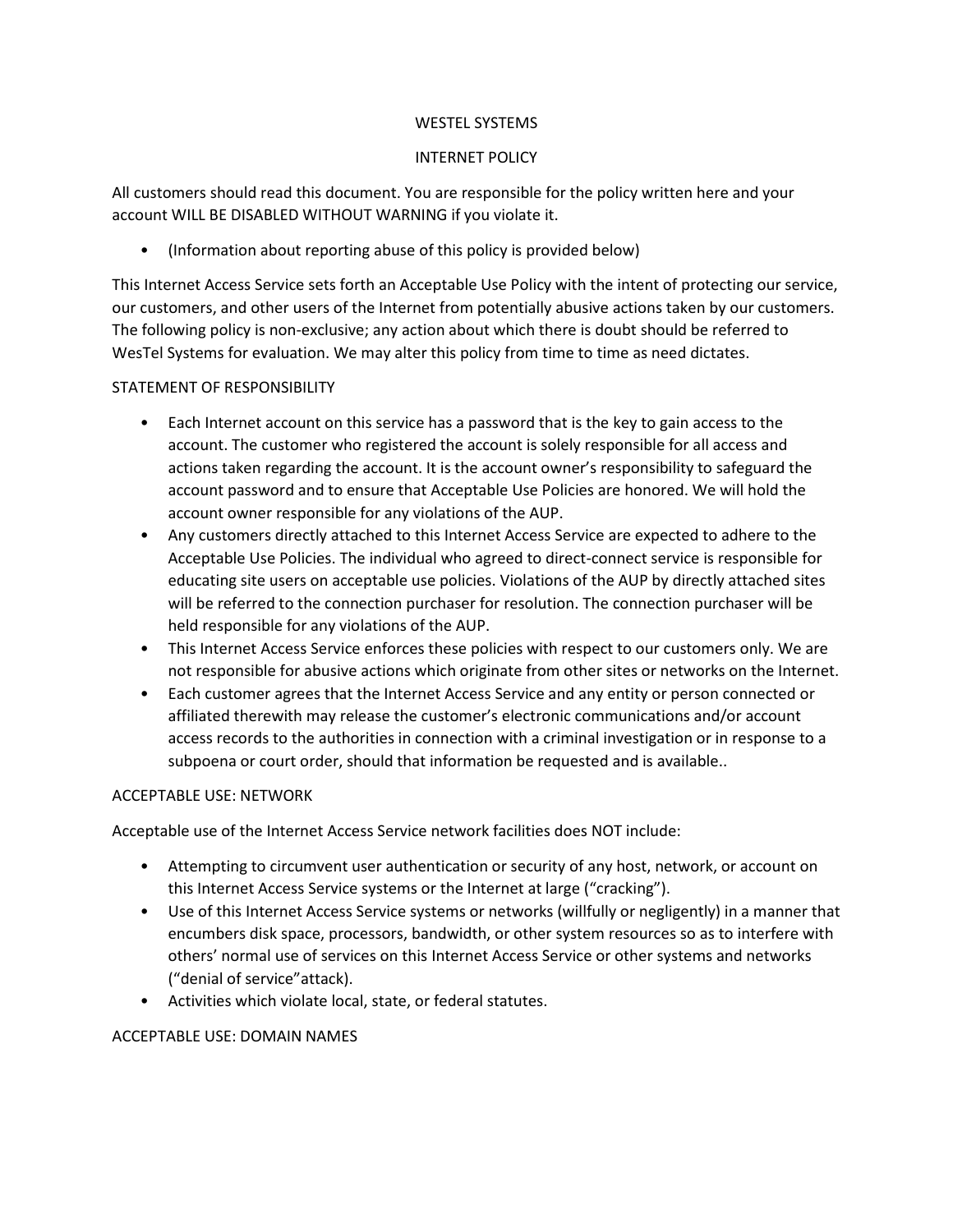This Internet Access Service provides domain name service for web page customers. Keeping registry information updated and accurate is the responsibility of the domain holder and not this Internet Access Service. Acceptable use of this domain name service does NOT include:

• Falsifying or omitting valid domain contact information, including the administrative, technical, zone, and billing contacts.

# ACCEPTABLE USE: MESSAGING

Acceptable use of Messaging does NOT include:

- Sending mass communications of any nature.
- Sending a large number of messages, or singularly large messages, to a single address to flood someone's mailbox.
- Forging headers to obscure the true originator of the message.
- Creating or participating in pyramid schemes or chain letters.
- Sending harassing messages, either by language, size, or frequency. This includes sending messages to a person who has asked explicitly that you do not.
- Activities which violate local, state, or federal statutes.

### ACCEPTABLE USE: INTERNET ACCESS

- Hi-speed access services shall be assigned changing (dynamic) IP addresses unless otherwise specified in the customer agreement. We reserve the right to change these IP numbers.
- Customer is forbidden from using Internet access for resale purposes or from supplying this Internet access to other locations, customers, people, businesses, or entities.
- Internet speeds for your service will not exceed limits set by F.C.C. regulations and are the maximum available download speeds for that particular level of service. Actual speeds will vary depending on service package selected and factors such as customer's computer configuration and performance, overall Internet traffic, weather, and/or other factors.

### ACCEPTABLE USE: WEB SITES

Acceptable use of this Internet Access Service web space does NOT include:

- Distribution of pornographic or otherwise indecent or offending materials.
- Distribution of restricted software or materials in violation of copyrights or distribution licenses.
- Distribution of materials which violates local, state, or federal statutes.

This Internet Access Service reserves the right to restrict or terminate service without refund in the event of an AUP violation. This Internet Access Service also reserves the right to take action on abuse which is not specifically named in this AUP at the sole discretion of this Internet Access Service. Use of this Internet Access Service systems and network constitutes understanding and agreement of this policy.

# ACCEPTABLE USE: SERVICE MONITORING

• The Company may monitor the usage, bandwidth and transmissions of service periodically to (i) comply with any necessary laws, regulations, subpoenas, court orders or other valid legal